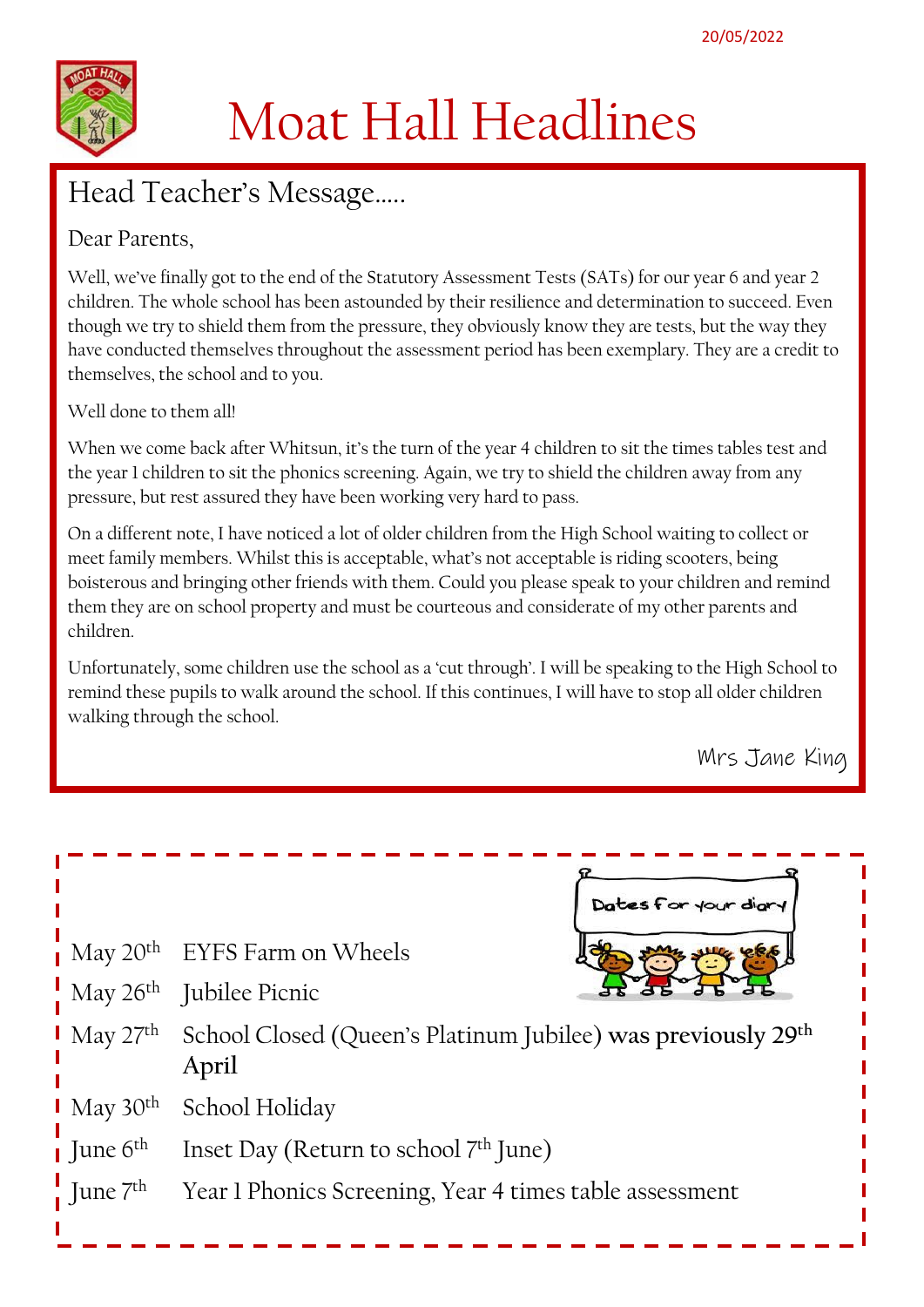#### **ATTENDANCE!**



It is important that children attend school EVERY DAY! Please ensure that your child is on time every day, gates are open at 8:30am until 8:50am. **If you child is unwell please use Absence Class Dojo to inform Mrs Hutton of your child's absence**. You will need to contact every morning they are absent. Any absence not reported will be classed as unauthorised.

| <b>REB</b> Butterflies | 91.58% |
|------------------------|--------|
| <b>RVS Butterflies</b> | 97.78% |
| 1 Leeds                | 86.21% |
| $1/2$ Ludlow           | 81.76% |
| 2 Dover                | 99.31% |
| 3 Stirling             | 93%    |
| 4 Balmoral             | 94.78% |
| 4 Windsor              | 94.8%  |
| 5 Edinburgh            | 99.31% |
| 5 Warwick              | 91.43% |
| 6 Conwy                | 97.67% |
| 6 Harlech              | 97%    |

### HOLIDAY BOOKINGS

We are aware that some parents are booking holidays abroad this year. DfE instructs schools not to authorise **any** holidays during school term. School will issue fines **unless** there are exceptional circumstances (and subject to child's attendance). Again, this is directed from the DFE.

Please keep us informed if you intend to take your child out of school so we can code the register accordingly. Non reported absence will be classed as unauthorised and passed to Stafford Council attendance

Further information can be found here;

https://www.staffordshire.gov.uk/Education/Educ ation-welfare/Attendance.aspx

**At Moat Hall we have a strict NO DEBT policy relating to school meals. You would not take your child to McDonalds and then expect not to pay!! Well the same applies to our school. When a debt occurs the school has to pay until monies are received and I am sure you will understand that as a school we have very tight budgets to work around. Please ensure your child/s dinners are paid in advance, if not then no further hot meals will be provided and you must provide your child/s with a packed lunch.**

### A sad goodbye

After 5 years of being our amazing sports coach, Mr Jurance has secured another job as a full time football coach at Shrewsbury Town. Whilst I'm very sad to see him go, I know this is where his heart is and a dream job for him. He has been a dedicated servant of the school and had many successes with the children.

I'm sure you'll all join with me to say a fond farewell to Mr Jurance and wish him lots of luck in his new career.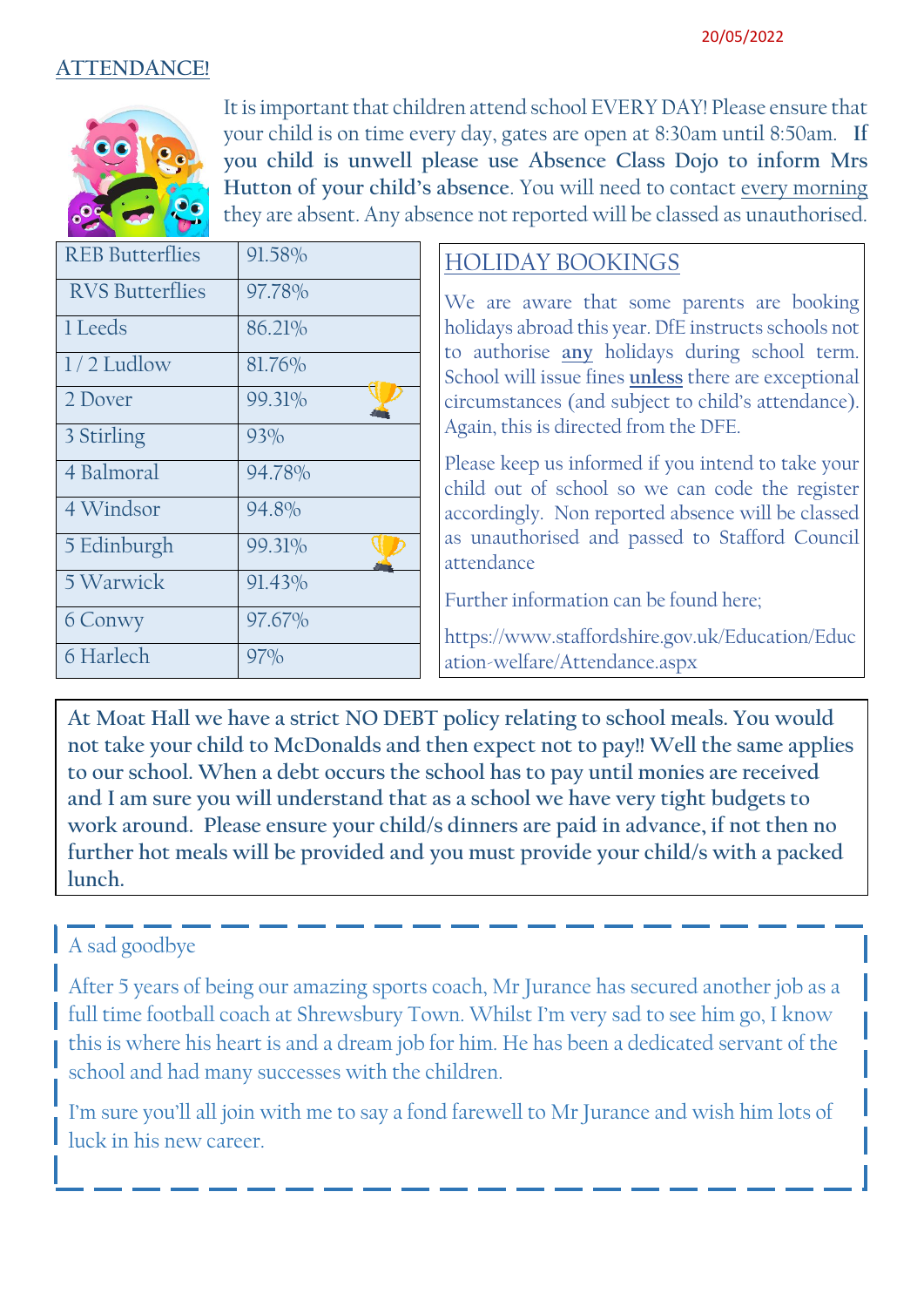# What's happening at Moat Hall……….

Playground - Our KS1 playground is almost complete and last week saw the markings going down. The children have already had so much fun playing snakes and ladders and using the new football pitch. Next week will see the final phase with more play equipment being installed, how will we ever get them back into their classes!



### \*\*\*\*\*\*\*\*\*\*\*\*\*\*\*\*\*\*\*\*\*\*\*\*\*\*\*\*\*\*

Jubilee picnic – Next Thursday ( $26<sup>th</sup>$  May) we will be celebrating the Queens

Platinum Jubilee. Part of our celebrations will be having a Picnic outside (weather permitting!) Children who have school dinners will have the option to pick a picnic lunch. We also encourage anyone who wishes to bring in any extra items such as party treats (cakes, biscuits, crisps etc.) and also other items like a blanket to sit on (please label if possible)



### Weston Super Mare trip



I'm delighted to be able to run the Weston trip again this year. I'm only offering it to children in reception, year 1, 2 and 3. The reason for this is the other year groups have been offered the chance to go on residential's. I'm very conscious offering Weston to the whole school would incur even more costs on families during this challenging financial time.

Let's keep our fingers crossed for the weather!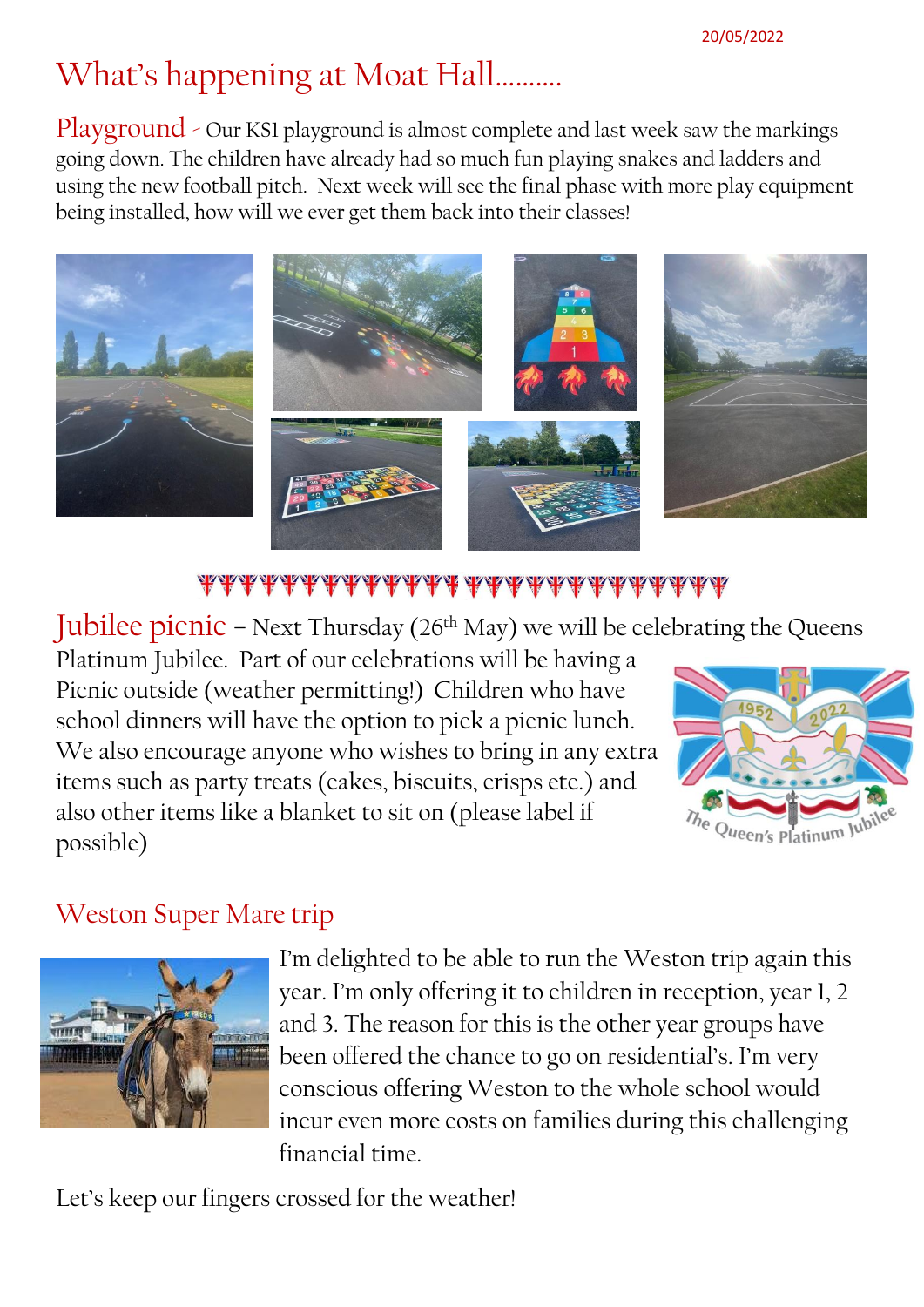# Upcoming events to help plan ahead!

## **JUNE**



| Tuesday 14 <sup>th</sup>    | Transition meeting for new reception parents (5pm)                                                                               |
|-----------------------------|----------------------------------------------------------------------------------------------------------------------------------|
| Friday 17th                 | Father's day breakfast in the hall – bacon or sausage sandwich –<br>order on School Money £ TBC                                  |
| Wednesday 22nd<br>confirmed | Year 4 Dance festival at Great Wyrley High School - time to be                                                                   |
| Tuesday 28 <sup>th</sup>    | Music festival on the top playground from year $1 - 6$ – celebrating<br>whole school music talents $-$ all parents invited (1pm) |
| Thursday 30 <sup>th</sup>   | Transition day – children meet their new teachers                                                                                |
| <b>JULY</b>                 |                                                                                                                                  |
| Monday 4 <sup>th</sup>      | Nursery sports day                                                                                                               |
| Tuesday 5 <sup>th</sup>     | KS1 sports day (years 1 and 2)                                                                                                   |
| Wednesday 6 <sup>th</sup>   | Lower KS2 sports day (years 3 and 4)                                                                                             |
| Thursday 7 <sup>th</sup>    | Upper KS2 sports day (years 5 and 6)                                                                                             |
| Friday 8 <sup>th</sup>      | Weston Super Mare trip for year's reception, 1, 2 and 3                                                                          |
| Tuesday 12 <sup>th</sup>    | Children's University Graduation - more information to follow                                                                    |
| Wednesday 13 <sup>th</sup>  | Rocksteady concert - open air festival for all bands - parents invited<br>9.30am                                                 |
| Monday 18th                 | Parents drop in session to discuss reports - optional 3.30pm                                                                     |
| Tuesday 19th                | Year 6 leavers party (6pm)                                                                                                       |
| Wednesday 20 <sup>th</sup>  | Stars of the year assembly $-$ by invite only (9am)                                                                              |
|                             | Finish early at 2pm                                                                                                              |